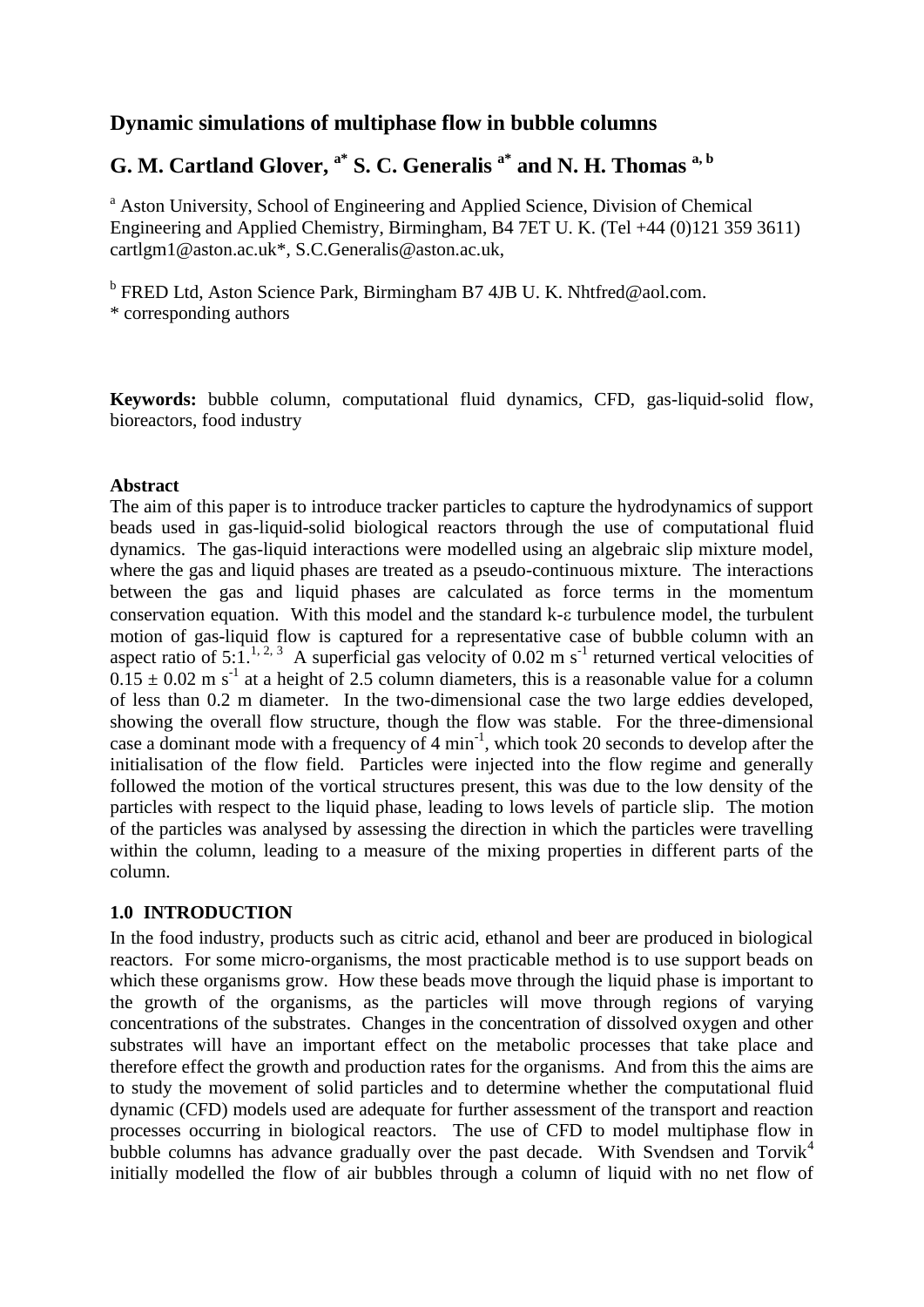liquid in or out of the column, though the flow was modelled using steady state formulations for two-dimensions. Ranade <sup>[5,](#page-12-4)[6](#page-12-5)</sup> investigated the effect of the bubble wake models on the overall structure of bubble column flow in both two and three dimensions for steady flows. Sokolichin, Eigenberger, Lapin and Lüebbert<sup>[7,](#page-12-6) [8,](#page-12-7) [9,](#page-12-8) [10,](#page-12-9) [11,](#page-12-10) [12,](#page-12-11) [13](#page-12-12)</sup> have been prolific in the discussion of the effects that influence the numerical solution of two-fluid and discrete particle models.<sup>[12](#page-12-11)</sup> Of the two models studied, the two-fluid or Euler/Euler model was presented as efficient, but globally based model which portrays the gas phase as a interpenetrating pseudo-continuous phase in a continuous liquid phase. Whereas the discrete particle model or Langrange/Euler model captures the localised interactions of the gas phase as particles in a continuous liquid phase. Their work has influenced the simulation of bubble columns through the application of modelling techniques by including in their discussions' the effects of discretisation procedures,  $12, 13$  $12, 13$  $12, 13$  mesh formation,  $8, 12, 13$  $8, 12, 13$  mathematical phase definition and the comparison of steady and unsteady flow models.<sup>[12](#page-12-11)</sup> Delnoij et al.<sup>[14,](#page-12-13) [15,](#page-12-14) [16,](#page-12-15) [17](#page-12-16)</sup> developed a discrete particle model for two<sup>[14](#page-12-13)</sup> and three-dimensional flows,<sup>[17](#page-12-16)</sup> and discussed the effect of column height to diameter ratios on the flow regimes present. Visual comparisons with experimental investigations<sup>[18](#page-12-17)</sup> were made from the change in the flow phenomena with the change in aspect ratio, with the cooling tower effect observed for a 1:1 column and two distinct flow regions for columns with a height greater than  $7:1^{16}$  $7:1^{16}$  $7:1^{16}$ . This work has required detailed correlation with relevant experimental data to prove that the simulations match reality. This has been difficult to achieve due to problems associated with providing enough data to compare results. With difficulties in obtaining the large quantities of experimental data required in comparing instantaneous or time-averaged profiles of variables such as the vertical velocity or gas phase hold up which can be used to characterise the turbulent flow regimes.

In §2 the models used to track the movement of the particles through the liquid phase, and the boundary conditions applied to the models are described. The results are discussed in section §3, with the conclusions in §4 and the model equations listed in §5.

### **2.0 INVESTIGATIONS**

### **2.1 Fluid Dynamic Models**

The Algebraic Slip Mixture (ASM) model was adapted by Manninen et al.<sup>[19](#page-12-18)</sup> to create a multidimensional model which was incorporated into the Fluent computational fluid dynamics software. $1, 20$  $1, 20$  $1, 20$  This model describes the flow regime as an incompressible single-phase pseudo-continuous mixture of the gaseous and liquid phases. The solution scheme used is based upon the closure procedures presented by Ishii,<sup>[21](#page-12-20)[,22](#page-12-21)</sup> Drew,<sup>[23](#page-12-22)[,24](#page-12-23)</sup> Gidaspow,<sup>[25](#page-12-24)</sup> Simonin,<sup>[26](#page-12-25)</sup> Ungarish<sup>[27](#page-12-26)</sup> and Verloop.<sup>[28](#page-12-27)</sup> In this model a single momentum equation is modified to depict the gas and liquid phase as an inter-penetrating mixture phase, calculating the interphase interaction as an extra force term using drift or slip velocity formulations. Continuity and volume fraction equations for each phase are used to ensure conservation laws are maintained and to infer the velocity for each phase.<sup>[19](#page-12-18)</sup> The main reason for using this model is due the increased run-time efficiency when compared with the two-fluid or discrete particle models. There is a limitation to the reliability of this model and it is based around the viscosity formulation used to calculate the mixture phase viscosity, due flaws relating to the volumetric partitioning of the domain used. A more reliable solution can be obtained if empirical formulations are used to calculate the viscosity.

The ASM model was used in conjunction with the k- $\epsilon$  turbulence model<sup>[29](#page-13-0)</sup> in an attempt to include the effects of generation and dissipation of turbulent energy. The main reason for using turbulence models is that the mesh used is to coarse to include all scales of the turbulent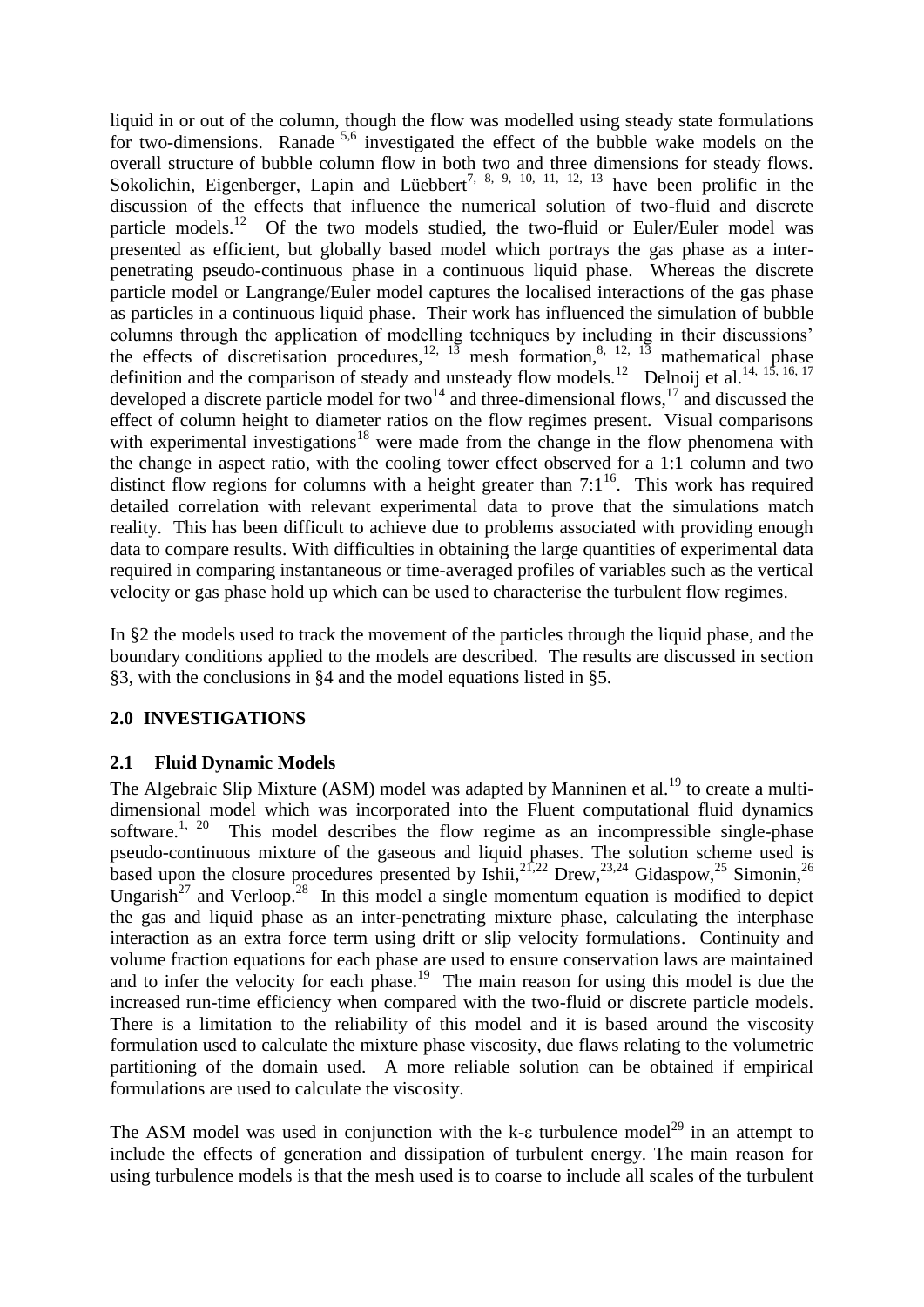vortices produced by the bubbling of the gas phase in a liquid column. The k- $\epsilon$  turbulence model<sup>[29](#page-13-0)</sup> has been used by Krishna et al[.](#page-12-1)<sup>2</sup> Pfleger<sup>[30](#page-13-1)</sup> et al. Sanyal et al.<sup>[1](#page-12-0)</sup> Sokolichin and Eigenberger<sup>[12,](#page-12-11) [13](#page-12-12)</sup> to some degree of success. In the turbulence equations in §5 there is a term for the generation of turbulent energy due to buoyancy effects, this term may not have much of an effect on the overall hydrodynamics of the flow regime. Though the inclusion of this term may add further to the complexity of solution procedure and not give a significant improvement in the results obtained. A discrete phase model<sup>[20](#page-12-19)</sup> (DPM) is used to describe the movement of solid particles in a fully developed flow field. The equations used in the predictive models can be found in §5.

### **2.2 Test Cases**

To compare the CFD model results with experimental results two cases were run using the Fluent software on a Pentium II 450 MHz processor ( $OS = Windows NT$ ). The case describes the flow phenomena for air-water bubbling beds (air density =  $1.225$  kg m<sup>-3</sup>; water density = 998.2 kg m<sup>-3</sup>; air viscosity = 1.7894  $*$  10<sup>-5</sup> kg m<sup>-1</sup> s<sup>-1</sup>; water viscosity = 1.003  $*$  10<sup>-3</sup> kg m<sup>-1</sup> s<sup>-1</sup> <sup>1</sup>). The 5:1 column used in experiments,<sup>[2](#page-12-1)</sup> consisted of a distributor plate with 156, 0.5 mm diameter inlets partially aerating the column. The diameter of the column was 0.19 m with a liquid height of the column was 1.045 m and the orifice pitch was 1.25 cm to the centreline of each orifice, from which gas with a superficial gas velocity of 0.0[2](#page-12-1) m s<sup>-1</sup> was injected.<sup>2</sup> To provide a comparison between the experimental and CFD cases, part of the base of the column grid was defined as an inlet. The boundary conditions applied to the column grid include a bubble diameter of 5 mm and a superficial gas velocity of  $0.02 \text{ m s}^{-1}$  for an air-water bubble column. These conditions were used for both the three-dimensional and twodimensional cases. Figure 1 shows the grid used for the two-dimensional case (38 by 104 mesh cells; case A), with the three-dimensional (19 across by 20 around the circumference by 70 mesh cells high; case B) case having a similar form.

The solver specifications for the discretization of the domain involved the following procedures body force weighted for pressure,  $\text{QUICK}^{31}$  $\text{QUICK}^{31}$  $\text{QUICK}^{31}$  for momentum, SIMPLEC<sup>[32](#page-13-3)</sup> for the velocity-pressure coupling and a first-order discretization scheme for the volume fraction and unsteady state, laminar flow models. The under-relaxation factors, which determine how much control each of the equations has in the final solution, were set to 0.3 for the pressure, 0.7 for the momentum, 0.2 for slip velocity equations. The under relaxation factors for the density, body forces and volume fraction were set to 1. The k- $\varepsilon$  turbulence model was also applied to the flow model to provide a basic tool to model the complicated phenomena and the transition to turbulence associated with gas-liquid flow in bubble columns. The underrelaxation factors for the transport equations used in the model were set to 0.8.

Four further cases were considered in the DPM simulation for the investigation into the motion of 100 particles in the flow domain, after 200 seconds of simulation time. The diameter of the particles was defined as 5 mm, with densities of 1000 and 1100 kg  $m^{-3}$  for both cases A and B. The particles were initially positioned 2 cm apart in the horizontal and 10 cm apart in the vertical directions, in a flat plane across the column.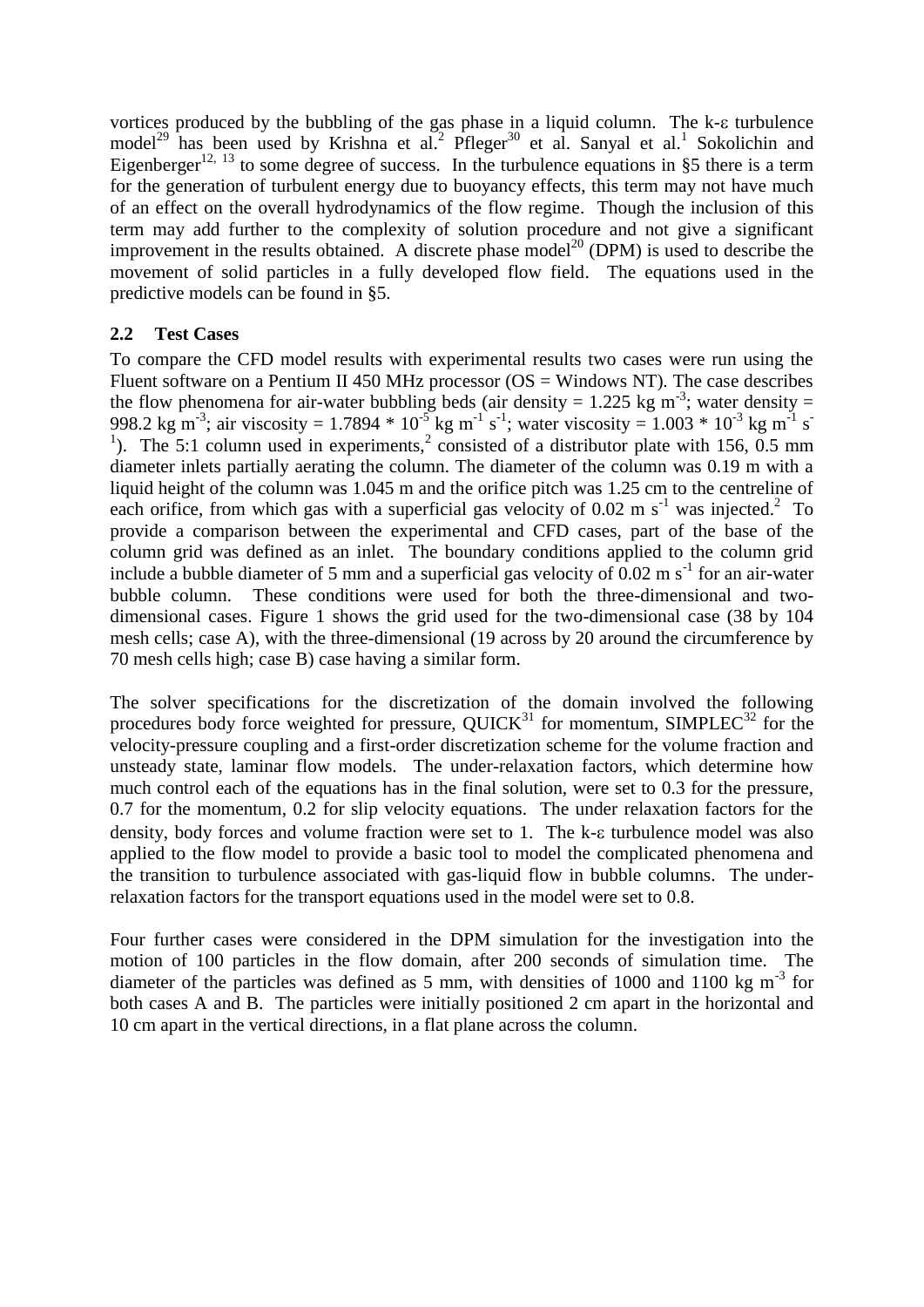

Figure 1: Diagram of the two-dimensional mesh used, where the vertical direction is from left to right.

### **3.0 RESULTS AND DISCUSSION**

The 5:1 bubble column modelled by Sanyal et al[.](#page-12-0)<sup>1</sup> showed the capabilities of the Fluent code in modelling multiphase flow in bubble columns. Using similar boundary conditions the vector fields in Figure 2 and the velocity profiles in Figure 3 were produced for the two and three-dimensional meshes. In Figure 2 the velocity field between the two cases varies from being symmetric in two dimensions, to being asymmetric in three. The velocities range from approximately  $|0.2|$  m s<sup>-1</sup> (magnitude of the largest vectors) to  $10^{-20}$  m s<sup>-1</sup> (magnitude of the smallest vectors). The three-dimensional plots reveal a similar nature to the vector plots of experimentaldata.<sup>2</sup> The velocity profiles in Figure 3 can be compared with reasonable accuracy to the experimental profile.<sup>[2](#page-12-1)</sup> The point at which the profiles in Figure 3 cross the abscissa for case B is within 10% of the experimental case, but the difference between case A and the experimental data is greater than 10% for this point. The small difference between in the average velocity profile between cases A and B suggests that two dimensional studies will only provide a partial solution relating to the complicated structure which are present in three dimensions. Figure 4 shows the variation in the vertical velocity at a height of 0.53 m for both case A and B. The flow regime takes 10 to 15 seconds to become fully developed into an oscillating pattern. The case A data shows a similar profile, although the change in velocity is much smaller than for case B. In particular the conjecture here is that strong oscillatory behaviours between the two states of figures 2b and 2c is possibly due to a "connection" or "bridge" between non-linear steady state solutions that enables the transition from one state to another. Such a state does not exist in two dimensions, which in turn means there is no oscillatory behaviour observed. The reasons for the smooth curves can be attributed to the time step size of 0.2 seconds. This time step size will ignore much of the smaller scale oscillations in the flow regime, which occur in turbulent flow situations.

The movement of particles tends to follow the large-scale circulation patterns, with much of the flow in the centre of the column moving upwards, with downward movement near the column walls. As Figure 5 shows the particles near the wall will move down the column and then across into the centre of the column, when the particle reaches bottom of the vortex in which it is travelling. The trajectory completes its full cycle because when at the centre of the column the particle moves back up the column. The variation in the trajectory of the particles in Figure 5 on the density of the particle, as buoyancy has an influence on the nature of bubble column flow. Particles with a density equal to the density of the medium show a greater intensity of movement than the heavier particles in the upward direction. Figures 6 and 7 are charts showing how much the particles move up and down the column. This was achieved by assessing the direction in which a particle crossed a horizontal slice of the column. Each number on the horizontal axis of the chart represents the height of the slice where the assessment of the particle motion was made. For case A the particles of with a density equal to that of the liquid phase, showed the most movement. With more than 200 occurrences of upwards and downwards movement through the horizontal cross sections between 20 and 90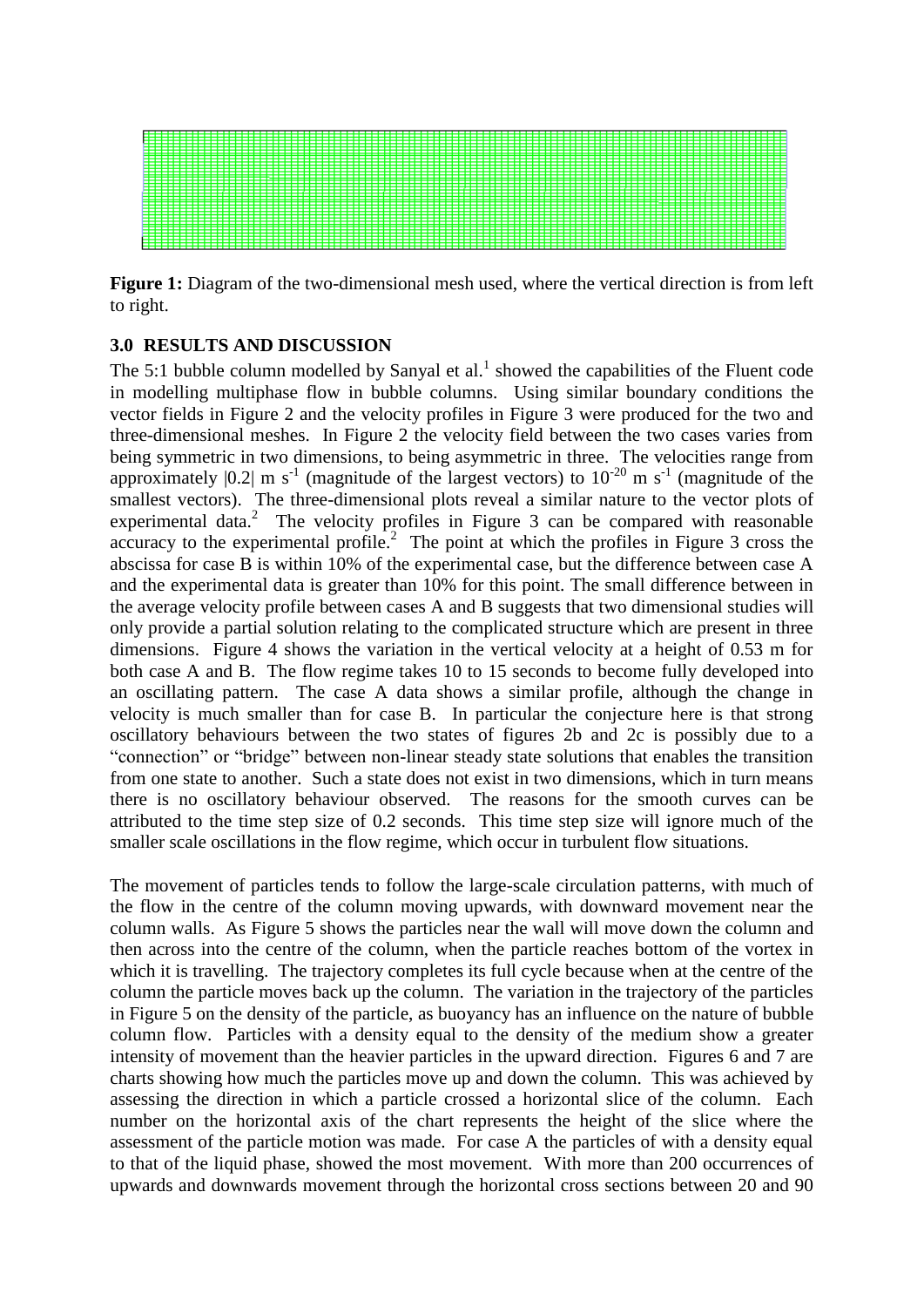cm of column height and the least activity occurring in the upper and lower cross sections of the column. The other cases show reduced movement, this is due to the stagnation of particles at the top of the column, due to the definition of the liquid surface boundary condition as a free-slip wall or outlet, which prevents the movement towards the column walls. Also the gravitational influence of the heavier particles may limit the upward movement, as these particle will have a settling velocity interaction which will negate the effect of the upward motion of the liquid phase to some extent.



Figure 2: Vector fields for a bubble column an aspect ratio of 5:1, with a superficial gas velocity of 0.02 m s<sup>-1</sup>: a) 2D case. b) (y-z) cross section of the 3D case. c) (y-x) cross section of the 3D case.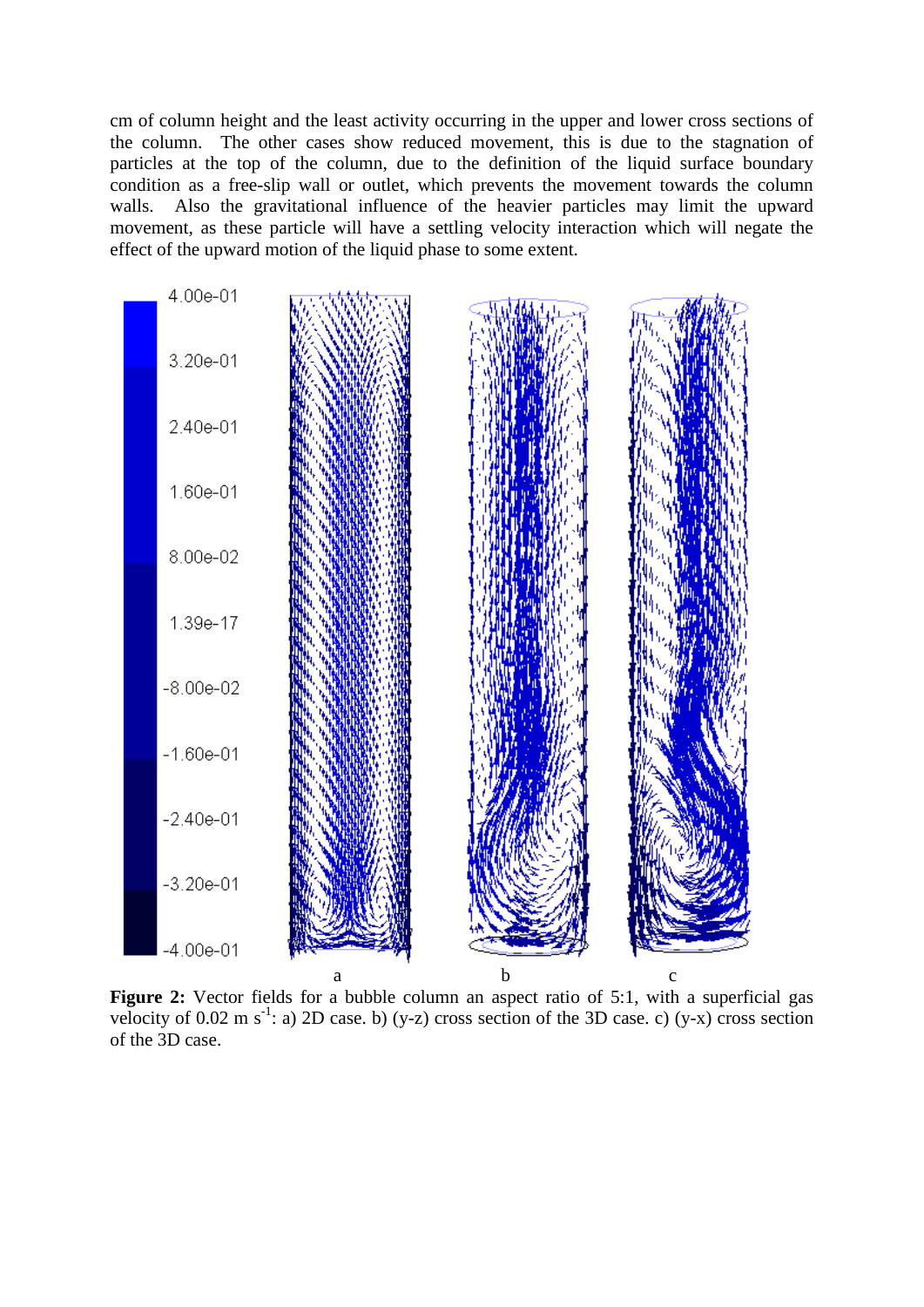

**Figure 3**: The time averaged velocity profiles for a 5:1 column, at a height of 0.53 m above the base of the column. $^{1,2}$  $^{1,2}$  $^{1,2}$  $^{1,2}$ 



**Figure 4:** Vertical velocity on the column centre line at a height of 0.53 m.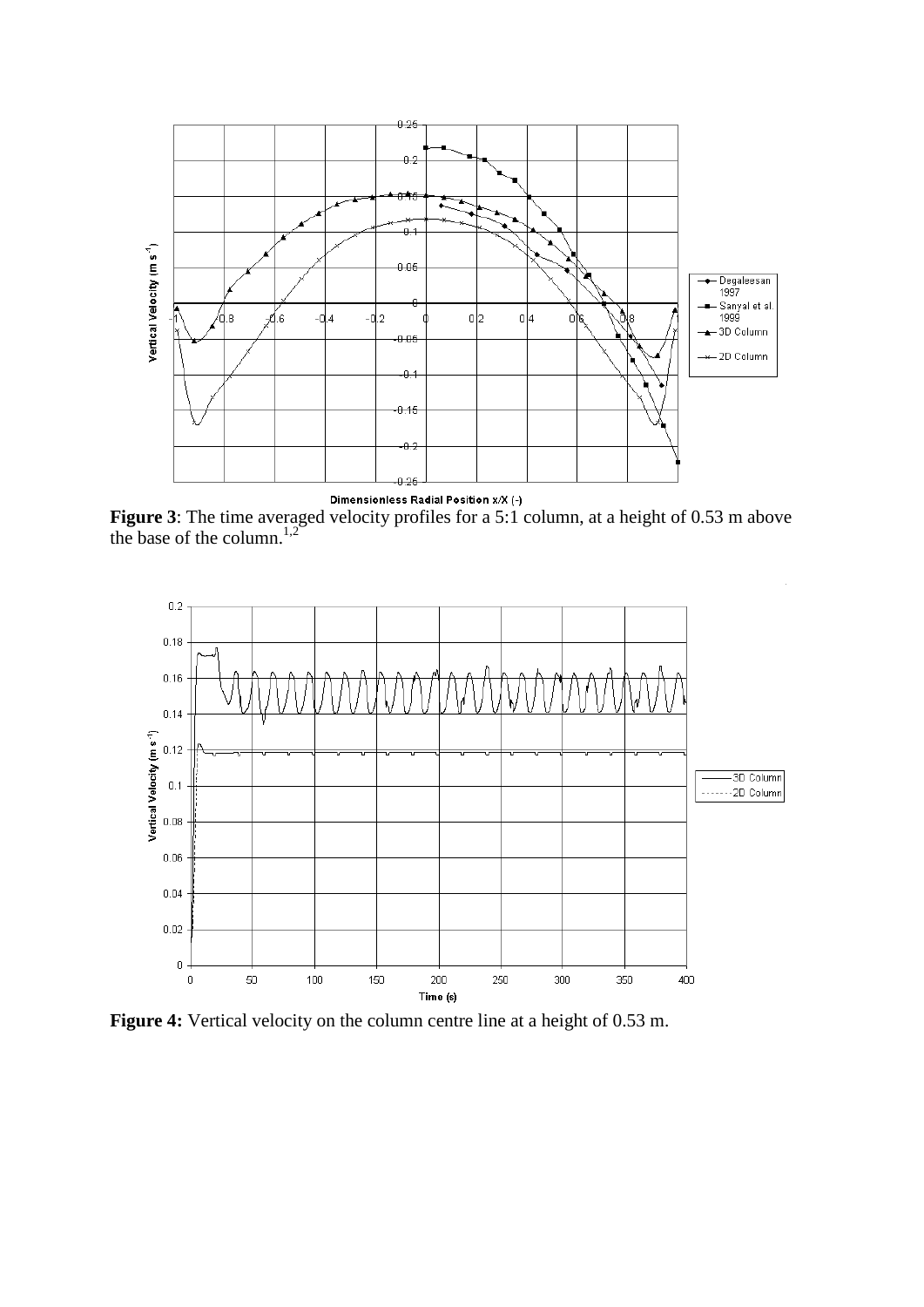

**Figure 5:** Particle tracks for 20 seconds of flow simulations, where each particle has a different density (Density  $1 = 1000 \text{ kg m}^{-3}$ ; Density  $2 = 1100 \text{ kg m}^{-3}$ ). The particles are injected at a location -0.094 m from the centre line by 1 m from the base of the column.



**Figure 6:** Chart of the number of particles crossing through slices of the column while the particles are moving down the column.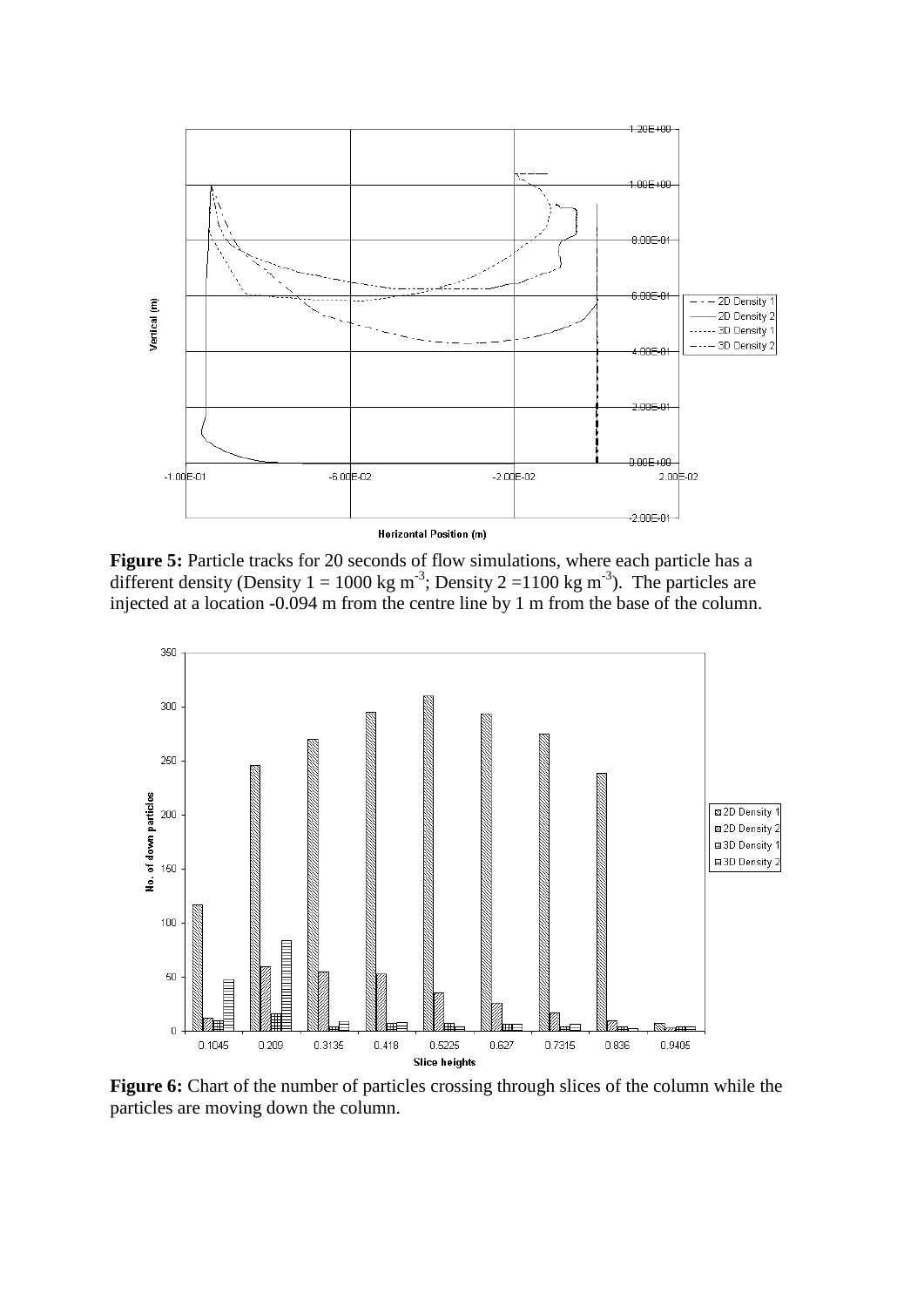

**Figure 7:** Chart of the number of particles passing through slices of the column while the particles are moving up the column.

### **4.0 CONCLUSIONS**

The simulation of bubble column flow with an algebraic slip mixture model used in conjunction with the standard k- $\varepsilon$  turbulence model showed reasonable agreement between the time averaging of vertical velocity profiles obtained from simulations and laboratory work was observed.<sup>[1,](#page-12-0) [2](#page-12-1)</sup> Case A, the two-dimensional case presented a symmetrical flow field with little or no changes in state were observed. Case B, the three-dimensional case provided simulated data, which showed changes in state, through the change in flow structure in Figure 2 and the change in velocity in Figure 4. Convergence of both cases (2D and 3D) was in the order of  $1*10^{-3}$  for residuals of the continuity equation and  $1*10^{-5}$  for the momentum and turbulent flow parameters.

The study of the motion of a solid particle phase was studied. Particles with a density equal to that of the liquid phase and particles with a slightly higher density were injected into the fully developed flow regime of a bubble column. The particles followed the overall vortical structures present. A method was used to establish general motion of the particles in the vertical direction, by assessing which direction the particles moved through horizontal cross sections of the domains used. More movement was observed with the lower density particles, than with the heavier particles. The general trend for the motion of the particles after 20 seconds of simulation was to move up the centre and down at the walls. Longer simulation times for the motion of the particles would give an improved idea of the time taken for particle to circulate from the top to the bottom of the column. The problems of increased accuracy of the results of the simulations may be addressed by the increasing the meshes used in this study or the adjustment of  $k$ - $\varepsilon$  turbulence parameters.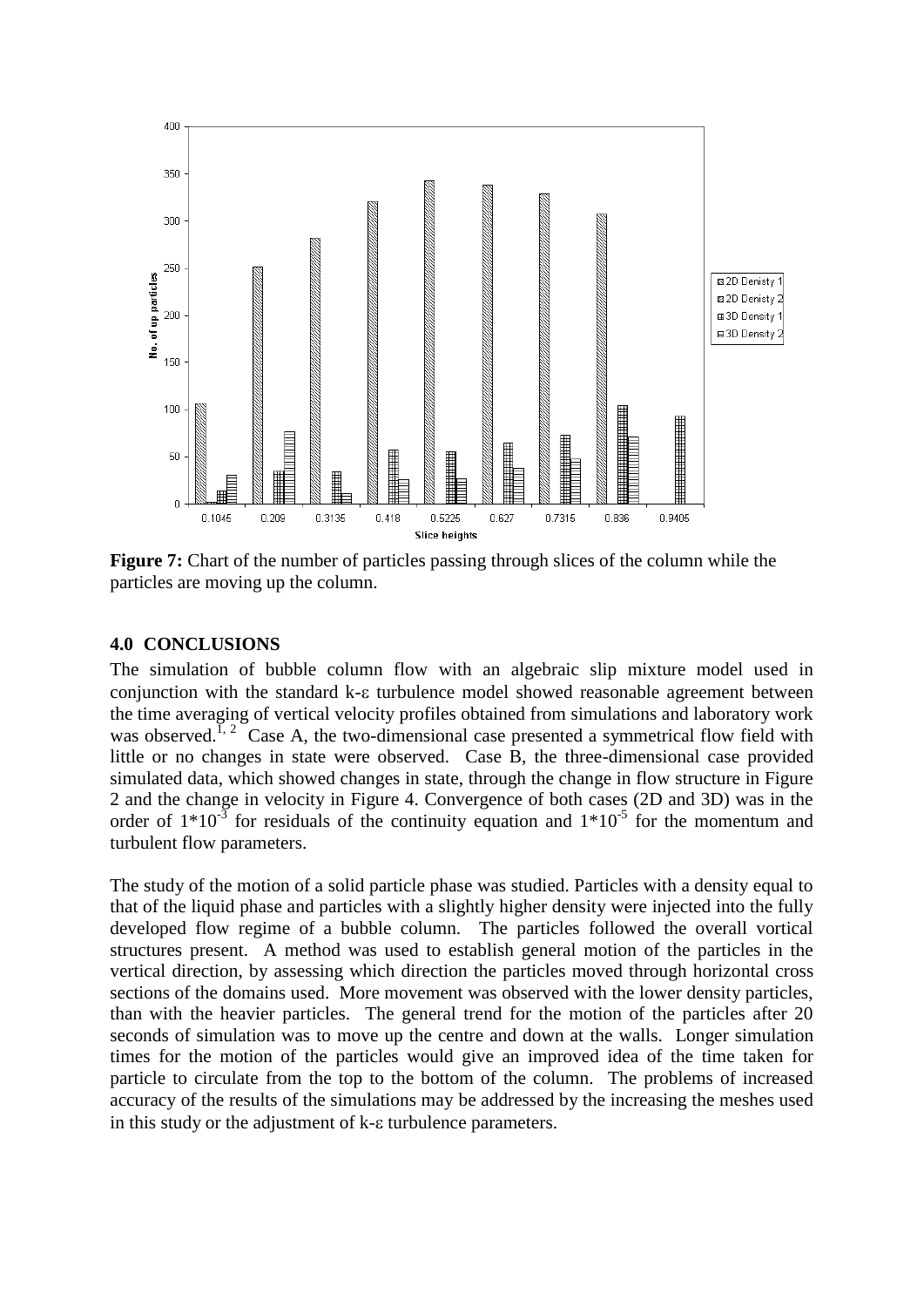#### **Acknowledgements**

We would like to acknowledge Mr M. Overd, for his assistance in analysing the particle data, Fluent Europe Ltd and the support of Inco-Copernicus Grant number ERB IC15-CT98-0904 for enabling this work to be presented, and we would like to dedicate this paper to the memory of Dr. J. Zahradnik.

### **Appendix: Mathematical Model Equations**

These are:

1. The continuity equation for the mixture phase,

$$
\frac{\partial}{\partial t}(\rho_m) + \frac{\partial}{\partial x_i}(\rho_m u_{m,i}) = 0
$$

2. The momentum equation for the mixture, where on the right hand side the forces acting on the mixture phase are collected together and include the effects of pressure, viscous stress, gravitational forces, momentum sources and interphase momentum interactions,

$$
\begin{aligned} &\frac{\partial}{\partial t}\Big(\!\rho u_{_{m,j}}\Big) \!+\! \frac{\partial}{\partial x_{_i}}\Big(\!\rho_{_m} u_{_{m,i}} u_{_{m,j}}\Big) \!= \\ &\left. -\frac{\partial p}{\partial x_{_j}}\!+\! \frac{\partial}{\partial x_{_j}}\mu_{_m}\!\!\left(\!\frac{\partial}{\partial x_{_j}}\!\left(\!u_{_{m,i}}\right)\!\right) \!\!+\! \frac{\partial}{\partial x_{_i}}\!\left(\!u_{_{m,j}}\right)\!\!\right)\!\!+\! \rho_{_m} g_{_j}\!+\! F_{_j}\!+\! \frac{\partial}{\partial x_{_i}}\sum_{_{k=1}}^n\!\alpha_{_k} \rho_{_k} u_{_{Dk,i}} u_{_{Dk,j}} \end{aligned}
$$

3. The volume fraction equation, which is used to evaluate the interphase volume fraction variations between the dispersed and continuous phases,

$$
\frac{\partial}{\partial t}\Big(\!\alpha_{_p}\rho_{_p}\Big)\!+\!\frac{\partial}{\partial x_{_i}}\Big(\!\alpha_{_p}\rho_{_p}u_{_{m,i}}\Big)\!=\!-\frac{\partial}{\partial x_{_i}}\Big(\!\alpha_{_p}\rho_{_p}u_{_{Dp,i}}\Big)
$$

4. Mixture Density,

$$
\rho_{\scriptscriptstyle m}=\sum_{\scriptscriptstyle k=1}^n\alpha_{\scriptscriptstyle k}\rho_{\scriptscriptstyle k}
$$

5. Mixture Viscosity,

$$
\mu_{\mathsf{m}}=\sum_{\mathsf{k}=\mathsf{1}}^{\mathsf{n}}\alpha_{\mathsf{k}}\mu_{\mathsf{k}}
$$

6. Mass Averaged Velocity,

$$
\vec{u}_{{\scriptscriptstyle{m}}}=\frac{\displaystyle\sum_{k=1}^n \alpha_k \rho_k \vec{u}_{{\scriptscriptstyle{k}}}}{\rho_{{\scriptscriptstyle{m}}}}
$$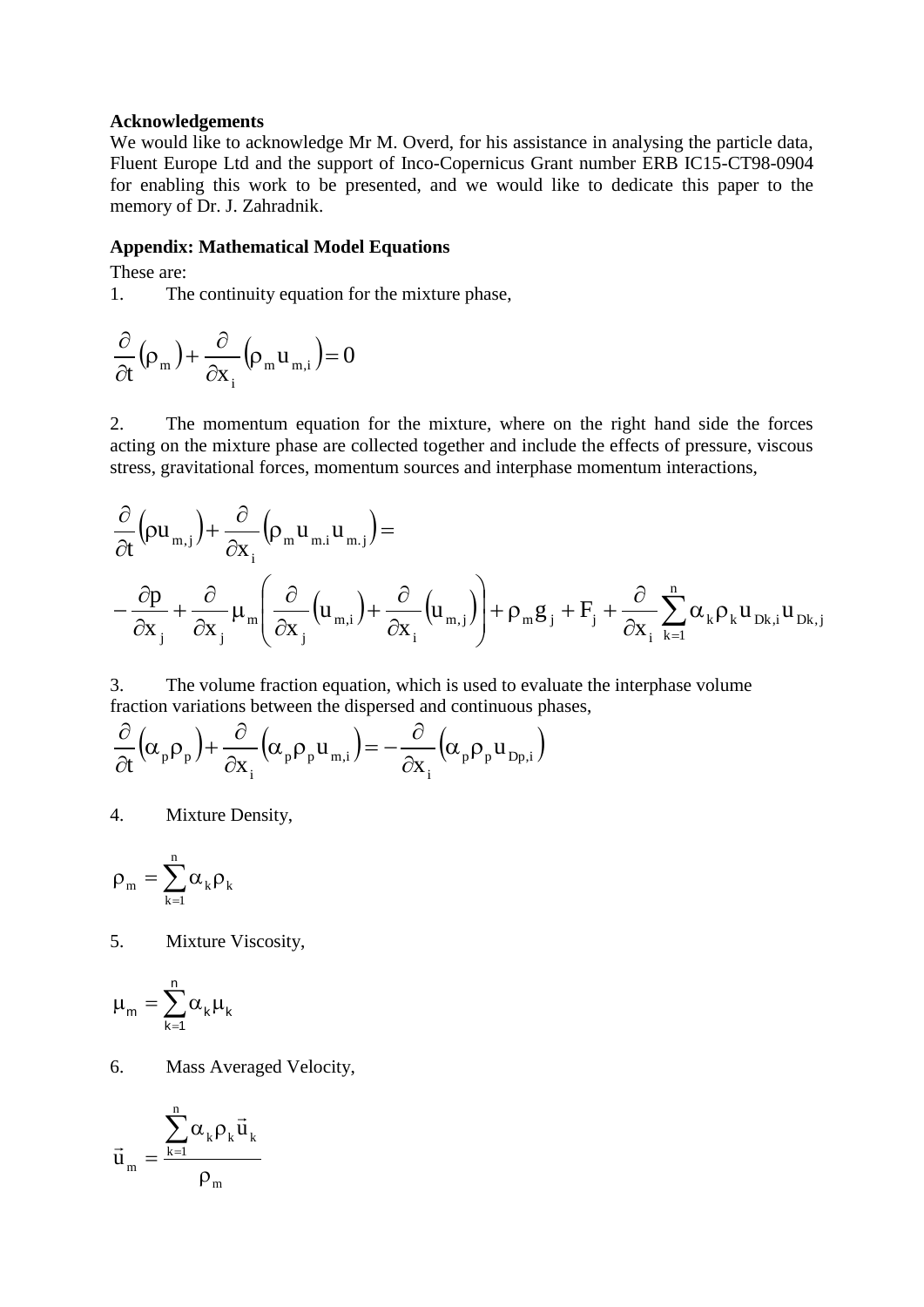7. The drift and slip velocity equations which are used to assess the interphase interactions between the gas and liquid phases:

$$
\vec{u}_{D,k} = \vec{u}_k - \vec{u}_m = \vec{V}_{k,c} - \frac{1}{\rho_m} \sum_{i=1}^{n-1} \alpha_k \rho_k \vec{v}_{i,c}
$$
\n
$$
\vec{V}_{qp} = \vec{u}_p - \vec{u}_q
$$
\n
$$
\vec{V}_{k,c} = \frac{(\rho_m - \rho_k)}{18\mu_c f} \left( g_j - \frac{D\vec{u}_m}{Dt} \right)
$$

8. Friction factor is used to assess the drag forces acting on the dispersed phase, as the gas bubbles move through the liquid phase, typical values of Reynolds number for the simulation are to the order of  $10^4$ .

$$
f = 0.018 \text{Re} \qquad \text{Re} > 1000
$$

9. The turbulent transport model used to represent the effects of energy generation and dissipation was the k- $\varepsilon$  turbulence model<sup>17</sup>. The first transport equation models the turbulent kinetic energy and the second equation models the rate of dissipation of energy from the turbulent flow.  $G_k$  and  $G_b$  represent the generation of turbulent kinetic energy with respect to the mean velocity gradient and the influence of buoyancy.  $\sigma_k$  and  $\sigma_{\epsilon}$  are the turbulent Prandtl numbers for the kinetic energy and the rate of dissipation of energy, where  $C_{1-3\varepsilon}$  and  $C_{\mu}$  are constants. The third equation refers to the turbulent vicosity estimation.

$$
\rho \frac{Dk}{Dt} = \frac{\partial}{\partial x_i} \left[ \left( \mu + \frac{\mu_t}{\sigma_k} \right) \frac{\partial k}{\partial x_i} \right] + G_k + G_b - \rho \epsilon
$$
  

$$
\rho \frac{D\epsilon}{Dt} = \frac{\partial}{\partial x_i} \left( \mu + \frac{\mu_t}{\sigma_{\epsilon}} \right) \frac{\partial \epsilon}{\partial x_i} + C_{1\epsilon} \frac{\epsilon}{k} \left( G_k + C_{3\epsilon} G_b \right) - C_{2\epsilon} \frac{\epsilon^2}{k}
$$

Where

$$
\mu_{t} = \rho C_{\mu} \frac{k^{2}}{\epsilon}
$$
\n
$$
\frac{Dk}{Dt} = \frac{\partial k}{\partial t} + \frac{\partial ku}{\partial x_{i}}
$$
\nand\n
$$
\frac{D\epsilon}{Dt} = \frac{\partial \epsilon}{\partial t} + \frac{\partial ku}{\partial x_{i}}
$$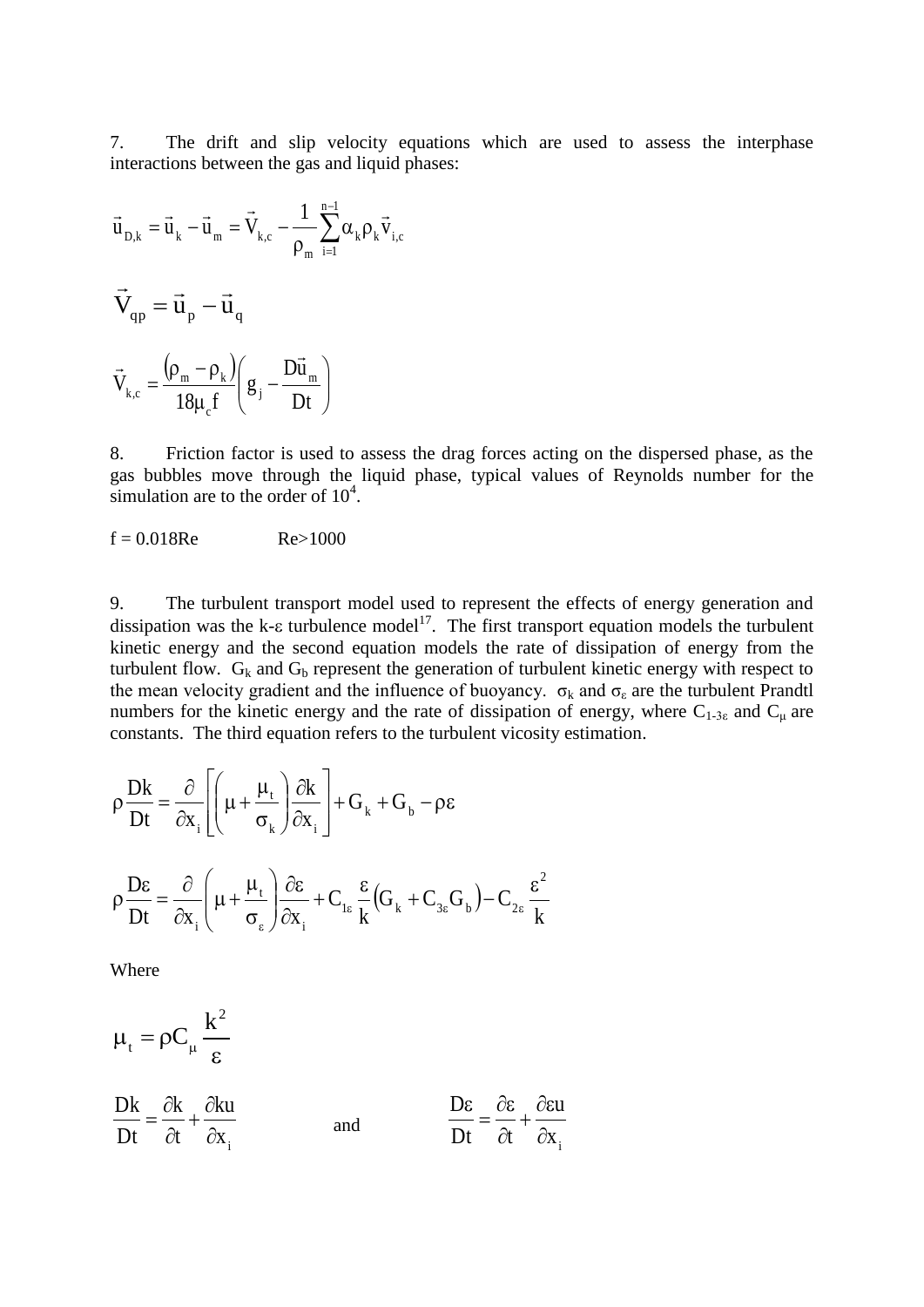10. The DPM predicts the trajectory of particles in a fluid flow by integrating the following force balance with a Lagrangian reference frame. Where  $F_D$ ,  $g_x$  and  $F_x$  are drag force, gravity and other force effects acting on the particles, respectively.

$$
\frac{du_p}{dt} = F_p(u - u_p) + g_x \frac{(\rho - \rho_p)}{\rho_p} + F_x
$$
  

$$
F_p = \frac{18\mu}{\rho_p D_p^2} * \frac{C_p Re_p}{24}
$$
  

$$
Re_p = \frac{\rho D_p |u_p - u|}{\mu}
$$

11. The forces acting on the solid particles with the DPM formulations, through the  $F_x$ term include the virtual mass effect, pressure effects and the Saffman lift force, respectively. Where K is a constant and  $d_{ij}$ ,  $d_{lk}$  and  $d_{kl}$  are deformation tensors.

$$
F_x = \frac{1}{2} \frac{\rho}{\rho_p} \frac{d}{dt} (u - u_p)
$$
  
\n
$$
F_x = \left(\frac{\rho}{\rho_p}\right) u_p \frac{\partial u}{\partial x}
$$
  
\n
$$
F_i = \frac{2Kv^{\frac{1}{2}} \rho d_{ij}}{\rho_p D_p (d_{ik} d_{kl})^{\frac{1}{4}}} (u_i - u_{i_p})
$$

#### **Nomenclature**

#### **General Nomenclature**

- F = external body force (kg m s<sup>-2</sup>)
- $g =$  gravitational acceleration (m s<sup>-2</sup>)
- $p = pressure (N m<sup>-2</sup>)$
- $Re = Repnolds number$
- $u =$  horizontal velocity or velocity component (m s<sup>-1</sup>)
- $v =$  vertical velocity (m s<sup>-1</sup>)
- w = z direction velocity (m s<sup>-1</sup>)
- $t = time(s)$
- $x = horizontal spatial co-ordinate$
- $y = vertical spatial co-ordinate$
- $z =$  depth spatial co-ordinate

#### Greek Symbols

- $\mu$  = phase viscosity (kg m<sup>-1</sup> s<sup>-1</sup>)
- $\rho$  = phase density (kg m<sup>-3</sup>)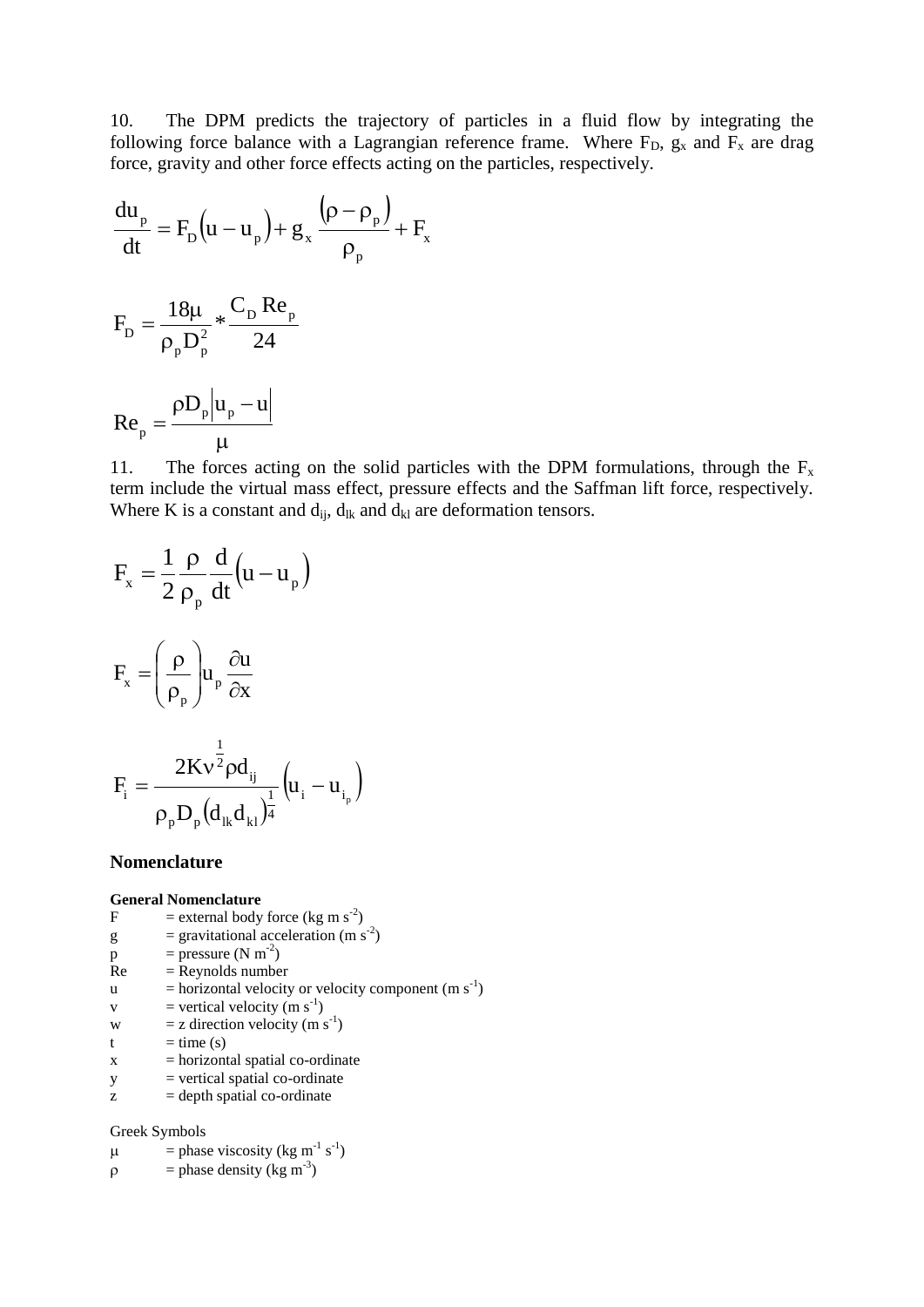Subscripts and Superscripts

- $i = \text{co-ordinate index}$
- $j = co-ordinate index$

#### **Algebraic Slip Mixture Model Nomenclature**

- D = diffusion variable for the drift velocity<br> $d$  = particle diameter (m)
- d = particle diameter (m)<br> $f =$ dimensionless friction
- $f =$  dimensionless friction factor<br>S = source term
- $S =$ source term<br> $V =$ slin velocity
- $V =$ slip velocity (m s<sup>-1</sup>)

#### Greek Symbols

 $\alpha$  = volume fraction

Subscripts and Superscripts

- $c =$  continuous phase
- $k$  = phase index
- $m =$  mixture variable
- $n = number of phases$
- $p = phase$  index
- $\rightarrow$  = mass averaged variable

# **Discrete Particle Model Nomenclature**<br>D = particle diameter (m)

- D = particle diameter (m)<br>d = deformation tensor
- d = deformation tensor<br>  $K = constant = 2.594$
- $=$  constant  $= 2.594$

#### Greek Symbols

v = kinematic viscosity ( $\mu/\rho$ ) (m<sup>-4</sup> s<sup>-1</sup>)

Subscripts and Superscripts

- $D = drag$
- $k = \text{co-ordinate index}$
- $1 = \text{co-ordinate index}$
- $p =$  particle index
- $x = \text{co-ordinate}$  depend force effect

#### **k- turbulence** Nomenclature

- $C_{1\epsilon}$  = constant for the turbulent dissipation of energy = 1.44<br> $C_{2\epsilon}$  = constant for the turbulent dissipation of energy = 1.92
- $C_{2\varepsilon}$  = constant for the turbulent dissipation of energy = 1.92<br>  $C_{3\varepsilon}$  = constant for the turbulent dissipation of energy
- $C_{3\epsilon}$  = constant for the turbulent dissipation of energy<br>  $C_{\mu}$  = turbulent viscosity constant = 0.09
- $C_{\mu}$  = turbulent viscosity constant = 0.09<br>  $G$  = generation of turbulent energy
- $=$  generation of turbulent energy
- $k =$  kinetic energy
- $Y_M$  = contribution of fluctuating dilation in compressible turbulence

#### Greek Symbols

- $\epsilon$  = rate of dissipation of turbulent energy
- $\sigma_k$  = turbulent Prandtl number for the kinetic energy = 1
- $\sigma_{\epsilon}$  = turbulent Prandtl number for the rate of dissipation of energy = 1.3

#### Subscripts and Superscripts

- $b = buoyancy$
- $k =$  kinetic energy
- $M = Mach number$
- $t =$ turbulent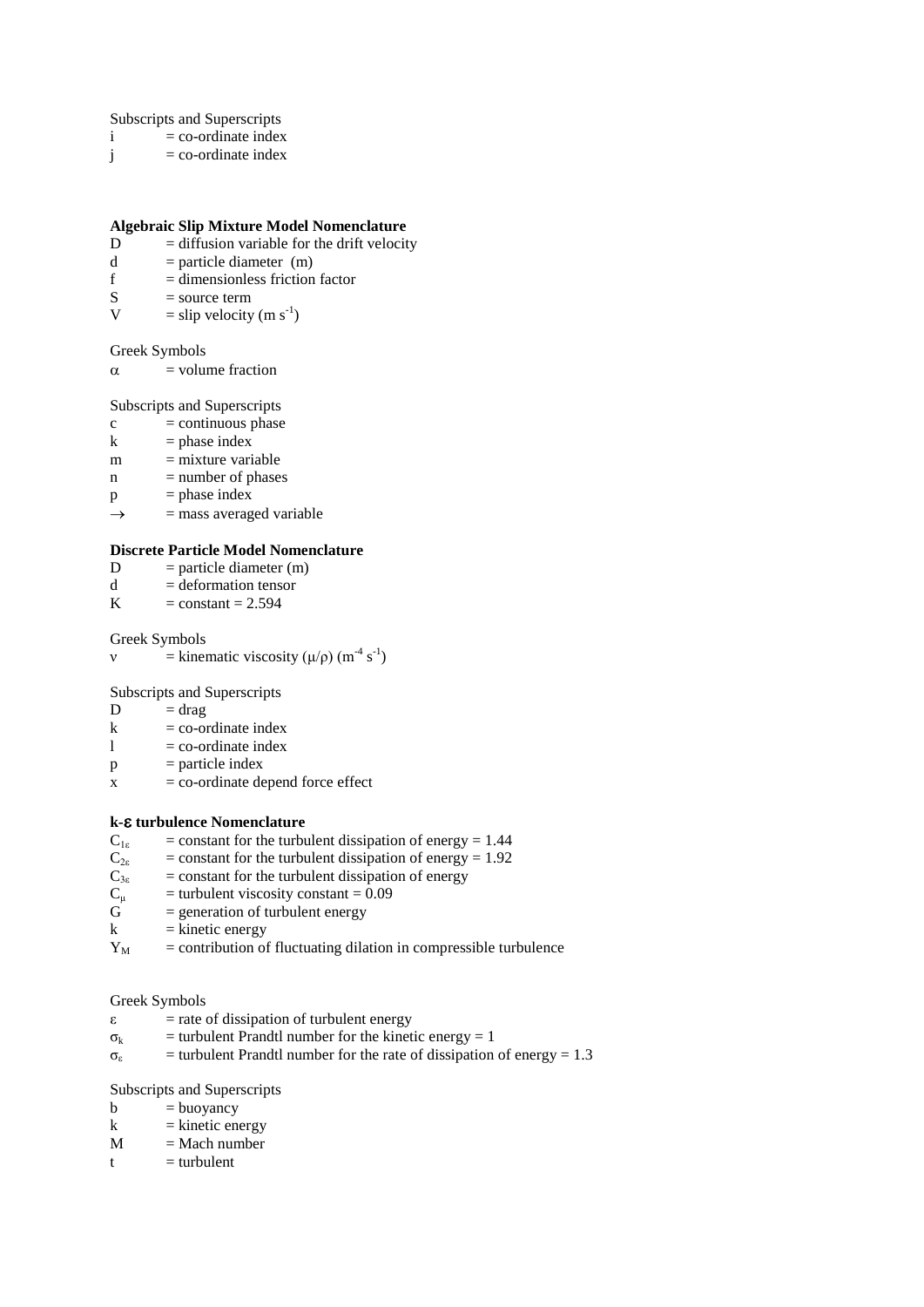### **References**

- <span id="page-12-0"></span>1. Sanyal, J. Vásquez, S. Roy, S. and Duduković M. P. (1999) Numerical simulation of gas-liquid dynamics in cylindrical bubble column reactors, *Chemical Engineering Science*, **54**, 5071-5083
- <span id="page-12-1"></span>2. Degaleesan, S. (1997) Fluid dynamic measurements and modelling of liquid mixing in bubble columns, D.Sc. Thesis, Washington University, St. Louis, Missouri, USA.
- <span id="page-12-2"></span>3. Krishna, R. van Baten, J. M., and Urseanu, M.I. (2000) Three-phase Eulerian simulations of bubble column reactors operating in the churn-turbulent regime: a scale up strategy *Chemical Engineering Science*, **55**, 3275-3286
- <span id="page-12-3"></span>4. Torvik, R. and Svendsen, H. F. (1990) The modelling of slurry reactors a fundamental approach, *Chemical Engineering Science*, **45**, 2325-2332
- <span id="page-12-4"></span>5. Ranade, V. V. (1992) Flow in bubble columns: some numerical experiments, *Chemical Engineering Science* **47**, 1857-1869
- <span id="page-12-5"></span>6. Ranade, V. V. (1997) Numerical simulation of the dynamics of two-phase gas-liquid flows in bubble columns, Chemical Engineering Research and Design Part A: Transactions of the Institute of Chemical Engineers **75**, 14-23
- <span id="page-12-6"></span>7. Becker, S. Sokolichin, A. and Eigenberger G. (1994) Gas-liquid flow in bubble columns and loop reactors, Part 2, *Chemical Engineering Science* **49**, 5747-5762
- <span id="page-12-7"></span>8. Sokolichin, A. and Eigenberger G. (1994) Gas-liquid flow in bubble columns and loop reactors, Part 1, *Chemical Engineering Science* **49**, 5735-5746
- <span id="page-12-8"></span>9. Lapin, A. and Lübbert, A. (1994) Numerical simulation of the dynamics of two-phase gas-liquid flows in bubble columns, *Chemical Engineering Science* **49**, 3661-3674
- <span id="page-12-9"></span>10. Devanathan, N. Duduković, M. P. Lapin, A. and Lübbert, A. (1995) Chaotic flow in bubble column reactors, *Chemical Engineering Science* **50**, 2661-2667
- <span id="page-12-10"></span>11. Lapin, A. Lübbert, A. and Paaschen, T. (1996) Fluid dynamics in bubble column bioreactors: experiments and numerical simulations, *Biotechnology and Bioengineering* **52**, 248-258
- <span id="page-12-11"></span>12. Lapin, A. Lübbert, A. Sokolichin, A. and Eigenberger G. (1997) Dynamical numerical simulation of gasliquid two-phase flows Euler/Euler versus Euler/Lagrange, *Chemical Engineering Science* **52**, 611-626
- <span id="page-12-12"></span>13. Sokolichin, A. and Eigenberger, G. (1999) Applicability of the standard k-epsilon turbulence model to the dynamic simulation of bubble columns: Part I. Detailed numerical simulations, *Chemical Engineering Science* **54**, 2273- 2284
- <span id="page-12-13"></span>14. Delnoij, E. Lammers, F. Kuipers, J. A. M. and van Swaaij, W. P. M. (1997 A) Dynamic simulation of dispersed gas-liquid two-phase flow using a discrete bubble model, *Chemical Engineering Science* **52**, 1429-1458
- <span id="page-12-14"></span>15. Delnoij, E. Kuipers, J. A. M. and van Swaaij, W. P. M. (1997 B) Computational fluid dynamics applied to gas-liquid contactors, *Chemical Engineering Science* **52**, 3623-3638
- <span id="page-12-15"></span>16. Delnoij, E. Kuipers, J. A. M. and van Swaaij, W. P. M. (1997 C) Dynamic simulation of gas-liquid twophase flow: effect of column aspect ratio on the flow structure, *Chemical Engineering Science* **52**, 3759- 3772
- <span id="page-12-16"></span>17. Delnoij, E. Kuipers, J. A. M. and van Swaaij, W. P. M. (1999) A three-dimensional CFD model for gasliquid bubble columns, *Chemical Engineering Science* **54**, 2217- 2226
- <span id="page-12-17"></span>18. Chen, J. J. J. Jamialahmadi, M. and Li, S. M. (1989) Effect of liquid depth on the circulation in bubble columns: a visual study, *Chemical Engineering Research and Design* **67**, 203
- <span id="page-12-18"></span>19. Manninen, M. Taivassalo V. and Kallio, S. (1996) On the mixture model for multiphase flow, *VTT Publications*, **288**, IBSN 951-38-4946-5
- <span id="page-12-19"></span>20. Fluent 5 User's Guide (1998) Fluent Incorporated, Lebanon, New Hampshire, US (www.fluent.com)
- <span id="page-12-20"></span>21. Ishii, M. (1975) Thermo-fluid Dynamic Theory of Two-phase Flow, Paris, Eyrolles
- <span id="page-12-21"></span>22. Ishii, M. and Zuber, N. (1979) Application of general constitutive principles to the derivation of multidimensional two-phase flow equations, *AIChE Journal* **25**, 843-854
- <span id="page-12-22"></span>23. Drew, D. A. and Lahey, R. T. (1979) Application of general constitutive principles to the derivation of multidimensional two-phase flow equations, *International Journal of Multiphase Flow* **5**, 243-264
- <span id="page-12-23"></span>24. Drew, D. A. (1983) Mathematical modelling of two-phase flow, *Ann. Rev. of Fluid Mechanics* **15**, 261-291
- <span id="page-12-24"></span>25. Gidaspow, D. (1994) Multiphase flow and fluidisation: Continuum and kinetic theory descriptions, San Diego, Academic Press.
- <span id="page-12-25"></span>26. Simonin, O. (1990) Eulerian formulation for particle dispersion in turbulent two-phase flows, Proceedings of the 5<sup>th</sup> Workshop on Two-Phase Flow Predictions, March 19-22 Erlangen, FRG. Jülich: Kernforschungsanlage Jülich. 156-166
- <span id="page-12-26"></span>27. Ungarish, M. (1993) Hydrodynamics of suspensions: Fundamentals of centrifugal and gravity separation. Berlin: Springer
- <span id="page-12-27"></span>28. Verloop, W. C. (1995) The inertial coupling force, *International Journal of Multiphase Flow* **21**, 929-933